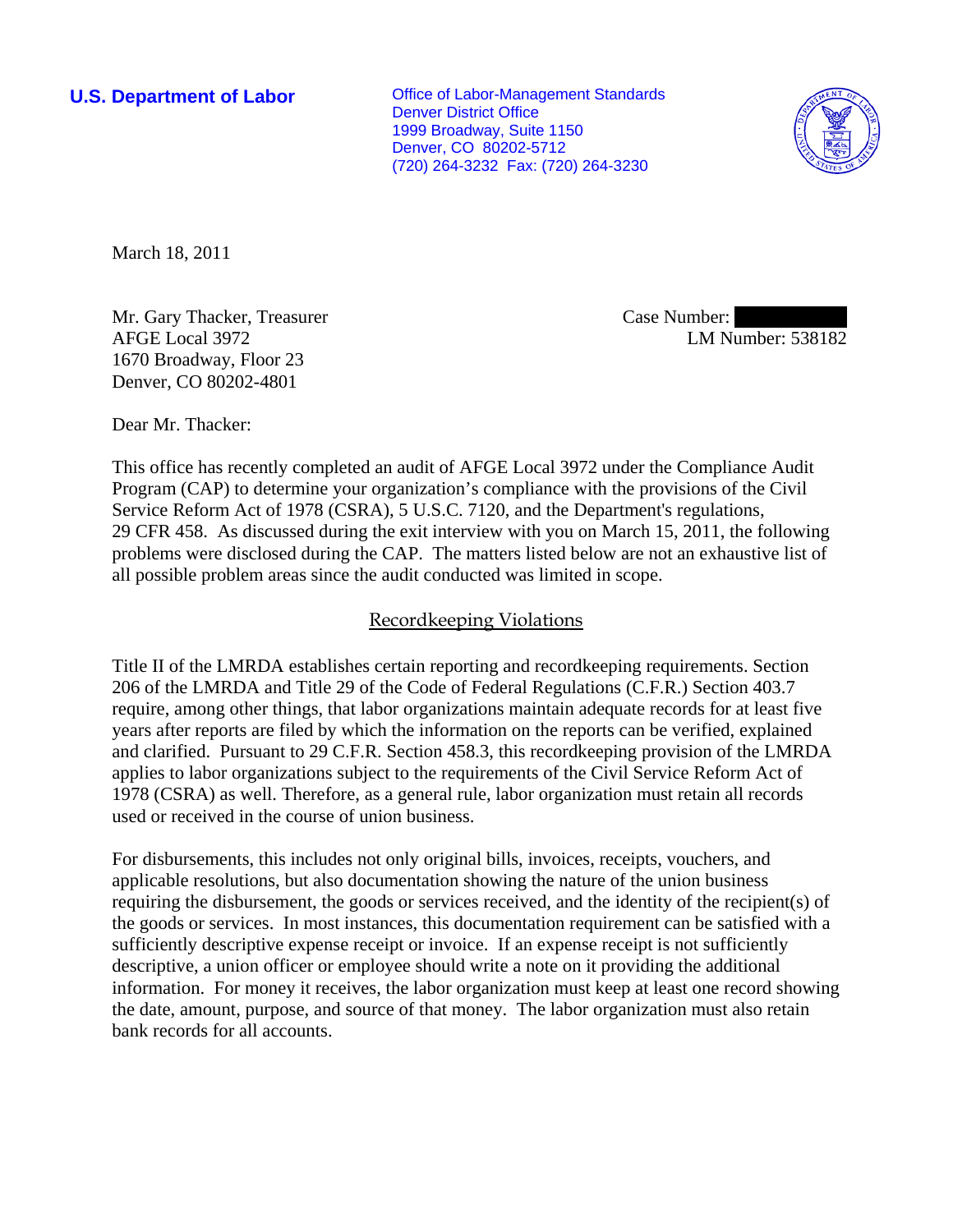The audit of Local 3792's 2010 records revealed the following recordkeeping violations:

1. Signing Bonuses

Local 3972 did not retain adequate documentation necessary to support all cash signing bonuses paid to new members that joined the local that were referred by a current member. The records should include amount of bonuses, dates, and the names of the new member and the member that made the referral. For example, in June 2010, Local 3972 issued a check written to cash for \$1,000 for bonuses to members that referred new members that joined the union but failed to maintain records showing the nature of the business and the identity of the recipients of the goods.

As previously noted above, labor organizations must retain original receipts, bills, and vouchers for all disbursements. The president and treasurer (or corresponding principal officers) of your union, who are required to sign your union's LM report, are responsible for properly maintaining union records.

2. Meeting Minutes

Article VIII, Section 3, of AFGE Constitution (2009) states that expenditures by the executive board in excess of \$500 per month must have prior approval of the local's members by the local's authorized budget or by separate vote of the local's members. In 2010, Local 3972 purchased a new laptop that cost \$1,059.38 and issued a check to cash for \$1,000 to pay signing bonuses but never obtain the membership's approval. These items should be presented to the membership during the local's membership meeting and the information should be included in the meeting minutes.

## Other Issues

The audit disclosed the following other violations:

- 1. Section 2, of Local 3972's Bylaws requires the local to have regular meetings on a quarterly basis on the third Wednesday of January, April, July, and October or to cancel them two weeks prior to the meeting. In 2010, the local only scheduled and held one membership meeting in March.
- 2. During the bank account verification, OLMS learned that the local still has the names of two former officers as authorized signatories for its checking and savings accounts. OLMS recommends that Local 3972 update the union bank account signature cards as soon as changes occur.

Based on your assurance that Local 3972 will retain adequate documentation in the future, OLMS will take no further enforcement action at this time regarding the above violations.